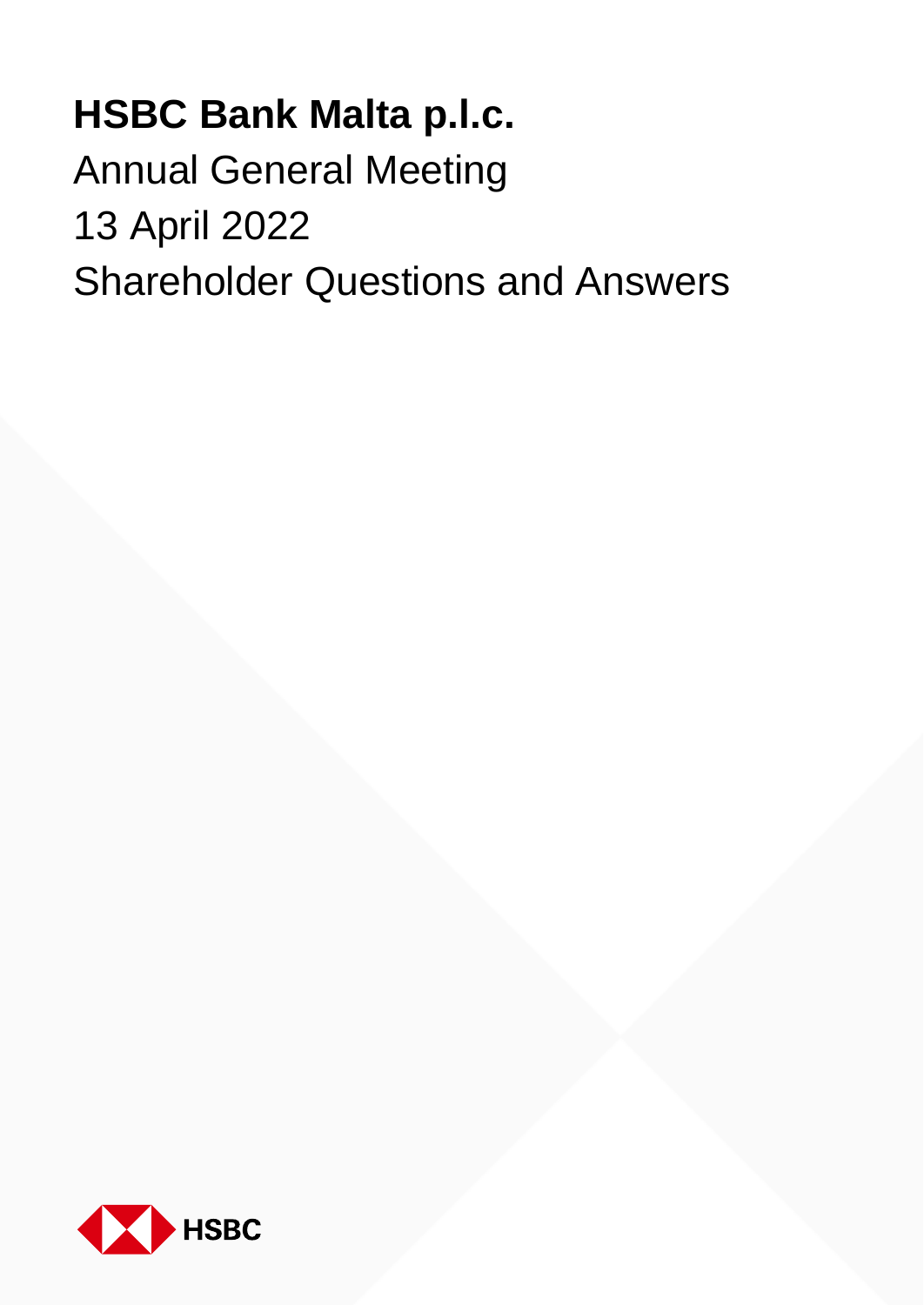## **Annual General Meeting 2022 Shareholders' Q and A**

1) Does HSBC Bank Malta p.l.c. have any exposure due to Russia or Ukraine, direct or indirect, and how does this impact the firm?

The Bank has no direct or indirect exposure to counterparties with direct links to the conflict. The Bank continues to monitor the situation very closely to evaluate the medium to long term impact of this evolving situation.

2) What is the maximum time non-executive directors shall serve on the board of HSBC Bank Malta p.l.c.?

In terms of the Articles of Association of the Bank all Directors shall be appointed or elected from the end of the Annual General Meeting to the end of the following Annual General Meeting. Therefore, there is no maximum term of office as a Director on the Board of the Bank.

However, it should be noted that under the terms of the Capital Markets Rules, a Director who has been a Director for more than twelve consecutive years may cease to be considered independent. In addition, the HSBC Group has recently started to apply the policy that Directors should not serve for more than 6 years, except when there are special circumstances.

3) As a shareholder, I would like to ask the Bank to consider the request to grant a concession to shareholders, to remove the Bank charge on savings accounts that have a direct credit instruction in respect of the payment of the Bank's dividend.

To give a bit of context, this shareholder is referring to the customer account fee, which is a monthly fee of €5, applicable to all personal customers who do not meet certain transaction thresholds. There are exemptions built into the fee which were included to ensure fair value exchange, protection of vulnerable customers and to give the Bank's customers a choice, but these exceptions do not apply directly in relation to the Dividend payment.

4) A shareholder asked the Bank to start including the Record Date on the Dividend Advice.

1) L-HSBC Bank Malta p.l.c. għandux xi espożizzjoni minħabba r-Russja jew l-Ukrajna, diretta jew indiretta, u dan kif għandu impatt fuq ilkumpanijja?

Il-Bank m'għandu l-ebda espożizzjoni diretta jew indiretta għal kontropartijiet b'rabtiet diretti malkunflitt. Il-Bank ikompli isegwi s-sitwazzjoni millviċin biex jevita l-impatt fuq terminu medju sa twil ta' din is-sitwazzjoni li qed tevolvi.

2) X'inhu ż-żmien massimu li diretturi mhux eżekuttivi għandhom iservu fuq il-bord ta' HSBC Bank Malta p.l.c.?

Għall-fini tal-Artikli tas-Assocjazzjoni tal-Bank id-Diretturi kollha jiġu appuntati jew eletti mit-tmiem tal-Laqgħa Ġenerali Annwali sa tmiem tal-Laqgħa Ġenerali Annwali ta' wara. Għalhekk ma hemmx żmien massimu ta' kemm wieħed jista jservi bħala Direttur fuq il-Bord tal-Bank.

Madanakollu ta' min jinnota li a termini tal- Capital Markets Rules, Direttur li jservi bħala Direttur għall-aktar minn tnax il-sena konsekuttivi jista ma jibqax jitqies indipendenti. Barra minn hekk il-Group HSBC recentement beda japplika l-policy li d-Diretturi ma għandhomx iservu għall-aktar minn 6 snin, għajr meta jeżistu ċirkustanzi specjali.

3) Jiena bħala azzjonist nixtieq nitlob lil-Bank jikkonsidra t-talba li jagħti konċessjoni lillazzjonisti, li titneħħa l-Bank charge fuq il-kontijiet savings li jkollhom direct credit instruction firrigward tal-ħlas tad-dividend tal-Bank.

Biex nagħtu ftit kuntest, dan l-azzjonist qed jirreferi għat-tariffa tal-kont tal-klijent, li hija tariffa fix-xahar ta' €5, applikabbli għall-klijenti personali kollha li ma jilħqux ċerti limiti ta' tranżazzjoni. Hemm eżenzjonijiet mibnija fit-tariffa li ġew inklużi biex jiżguraw skambju ta' valur ġust, protezzjoni ta' klijenti vulnerabbli u biex il-klijenti tal-Bank jingħataw għażla, iżda dawn l-eċċezzjonijiet ma japplikawx direttament fir-rigward tal-ħlas tad-Dividend.

4) Azzjonist talab lill-Bank jikkonsidra li d-Dividend Advice jibda jinkludi ir-Record Date.

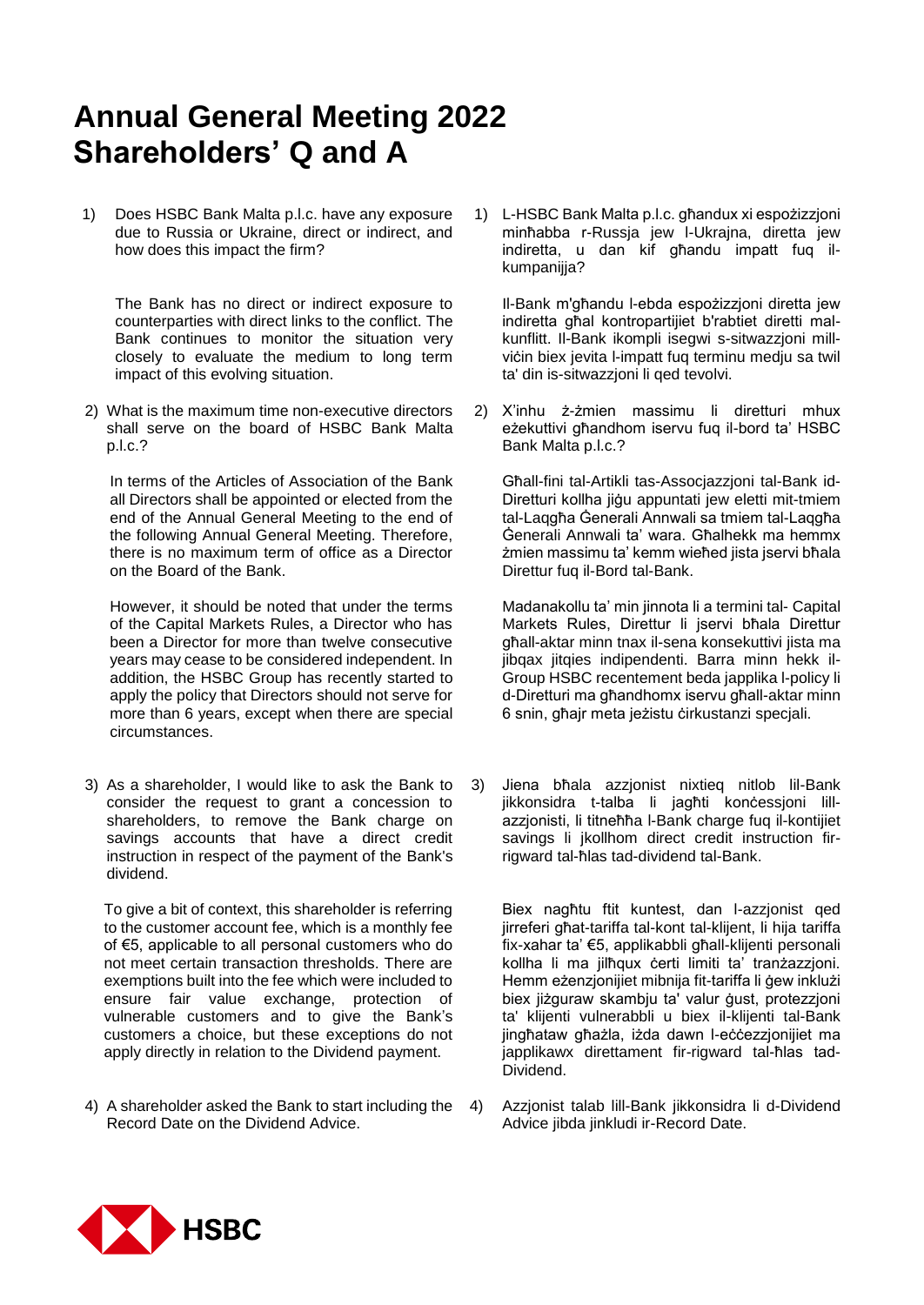The Bank will include this suggestion in the next Dividend paytment. The bank was unable to do so immediately because the Dividend Advices related to this dividend payment had already been printed.

5) In reply to my question at last year's AGM, specifically concerning the Bank's closed St. Julians and Hamrun branches, I was told that these were still up for sale. According to the 2021 financials (Note 28 'Other non-current assets held for sale' p.125) the value of 'assets held for sale attributable to closed branches' reduced by €1.35mn (from €4.15mn to €2.80mn) in 2021. Questions – (a) Does this reduction represent the sale of either, or both, of these branches? (b) Also, could some indication be given of the main constituents of the residual book value of €2.80mn as at 31.12.21?

The Bank sold the property in St Julians in 2021, which accounts for part of the revaluation reserve reduction you refer to in your question. The bank is still in the process of selling the property in Hamrun. The residual book value relates to 2 properties that the Bank used to operate as branches.

6) According to the same note, the book value of 'assets acquired in satisfaction of debt' reduced by €0.89mn (from €4.8mn to €3.9mn). Note 13 'Other operating income' (p.119) states that gains arising on re-possessed properties were €0.38mn. Thus one concludes that the bulk of the amount of €4.94mn (Note 46 'Reserves (a) Revaluation reserve' p.135) transferred in 2021 to 'retained earnings upon realisation through disposal' (of land and buildings) emanated from the disposal of assets held for sale attributable to closed branches. Question - Under what item in the Income Statement are these realised gains of nearly €5mn (28% of after-tax profits of €17.74mn) shown?

In line with the Bank's accounting policy, properties are measured at fair value through the revaluation reserve. Upon disposal of such property, the revaluation gains (net of tax) booked over the years, are transferred directly from the revaluation reserve to retained earnings, rather than being booked in the income statement. In 2021, the gains arising on disposal of owned properties amounted to €0.5m and are included in note 13 'Other operating income'. These gains represent the difference between the final proceeds and the revalued amount at the time of the classification of the property as an Asset held for sale.

7) What the Bank is doing to improve the overall ATM service, as on various occasions the shareholder experienced out of service ATMs at St. Julians. The Il-Bank ser jilqa din il-proposta fl-ewwel okkazjoni li jkun hemm ħlas ta' dividend. Ma stajniex nagħmluha b'mod immedjat ghax d-Dividend Advices marbuta ma' dan il-ħlas ta' dividend kienu digà ġew stampati.

5) Bi tweġiba għall-mistoqsija tiegħi fl-AGM tas-sena l-oħra, speċifikament dwar il-fergħat magħluqa tal-Bank f'San Ġiljan u l-Ħamrun, qaluli li dawn kienu għadhom għall-bejgħ. Skont ir-rapport finanzjarju tal-2021 (Nota 28 'Other non-current assets held for sale' p.125) il-valur ta' assi miżmuma għall-bejgħ attribwibbli għal fergħat magħluqa' naqas b' €1.35mn (minn €4.15mn għal €2.80mn) fl-2021. Mistoqsijiet – (a) Dan it-tnaqqis jirrappreżenta l-bejgħ ta' waħda jew it-tnejn minn dawn il-fergħat? (b) Tista' wkoll tingħata xi indikazzjoni tal-kostitwenti ewlenin tal-valur talkotba residwu ta' €2.80mn fil-31.12.21?

Il-Bank biegħ il-proprjetà f'San Ġiljan fl-2021, li tirrappreżenta parti mit-tnaqqis tar-riżerva tarrivalutazzjoni u li qiegħed tirreferi għalih filmistoqsija tiegħek. Għadna fil-proċess li nbiegħu l-proprjetà fil-Ħamrun. Il-valur tal-kotba residwu jirrigwarda 2 proprjetajiet li l-Bank kien jopera bħala fergħat.

6) Skont l-istess nota, il-valur kontabbli ta' 'assets acquired in satisfaction of debt' tnaqqas b'€0.89mn (minn €4.8mn għal €3.9mn). Nota 13 'Other operating income' (p.119) tiddikjara li l-qligħ min propjetajiet meħuda lura, kien ta' €0.38mn. B'hekk wieħed jikkonkludi li l-biċċa l-kbira talammont ta' €4.94mn (Nota 46 'Riżervi (a) Revaluation reserve p.135) ittrasferiti fl-2021 għal 'retained earnings upon realisation through disposal' (ta' art u bini) ħareġ mid-disponiment ta' assi miżmuma għall-bejgħ attribwibbli għal fergħat magħluqa. Mistoqsija - Taħt liema parti tal-Income Statement hu muri dan il-qligħ realizzat ta' kważi €5mn (28% tal-profitti wara t-taxxa ta' €17.74mn)?

Skont l-accounting policy tal-Bank, il-proprjetajiet huma mkejla bil-valur ġust permezz talrevaluation reserve. Mal-bejgħ ta' tali proprjetà, ilqligħ mir-rivalutazzjoni (nett mit-taxxa) irreġistrat matul is-snin, jiġi ttrasferit direttament mirrevaluation reserve għal retained earnings, aktar milli jiġi rreġistrat fl-income stetement. Fl-2021, ilqligħ li jirriżulta mil-bejgħ ta' proprjetà ammonta għal €0.5m u huwa inkluż fin-nota 13 'Dħul operattiv ieħor'. Dan il-qligħ jirrappreżenta ddifferenza bejn id-dħul finali u l-ammont rivalutat fiż-żmien tal-klassifikazzjoni tal-proprjetà bħala Assi miżmum għall-bejgħ.

7) X'qed jagħmel il-Bank biex itejjeb is-servizz ġenerali tal-ATM, hekk kif f'diversi okkażjonijiet azzjonist esperjenza ATMs li ma jaħdmux f'San